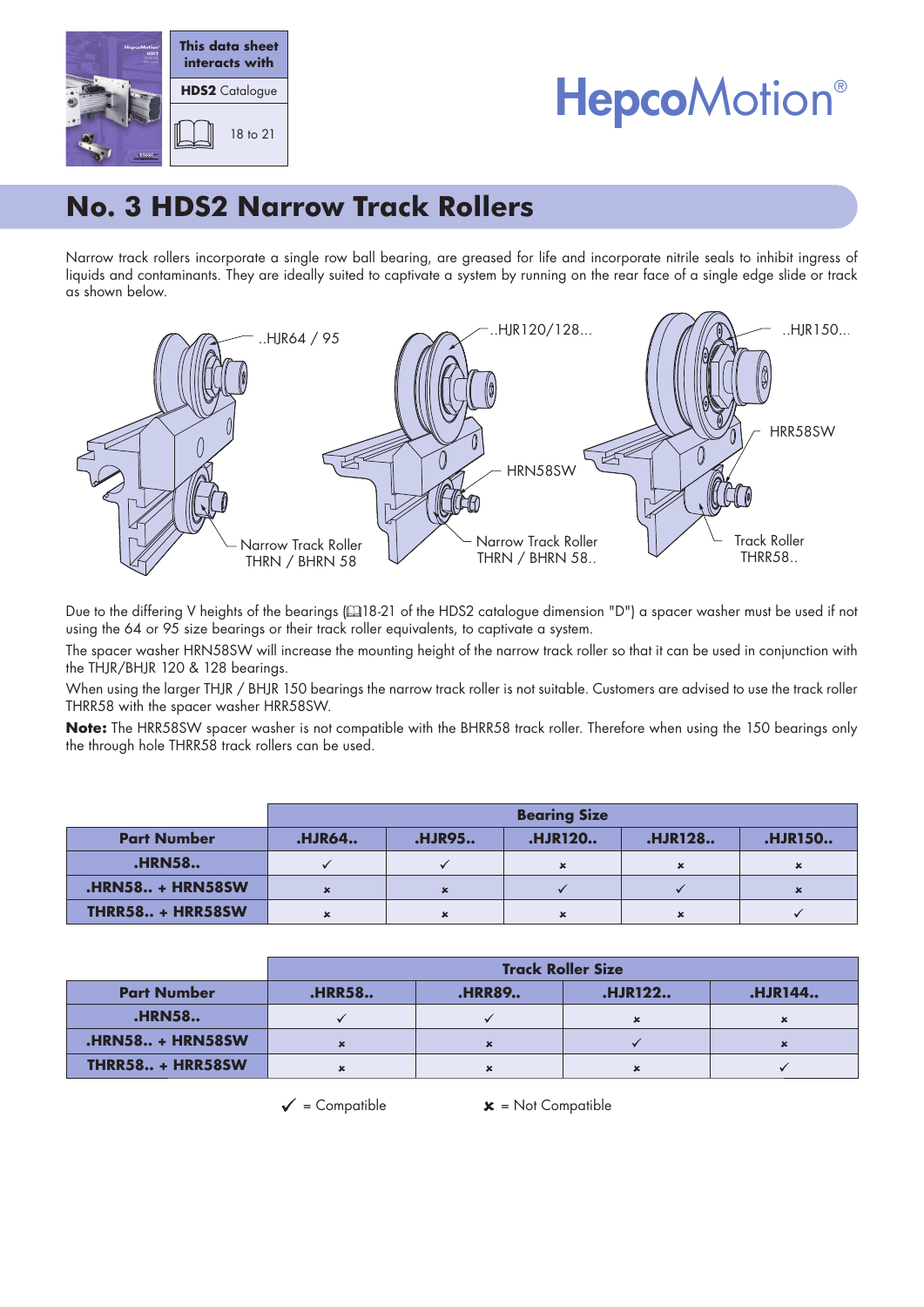## **No. 3 HDS2 Narrow Track Rollers**

The diagrams below show the use of the narrow track roller to captivate a system when used with the different sized bearings, please note that the THJR150.. bearing requires the use of the track roller THRR58..



Diagrams show through hole type THJR arrangements, the same configurations would apply for BHJR versions, with the exception of the BHJR150 and BHRR58 combination as explained in the note on  $\Box$ 1.